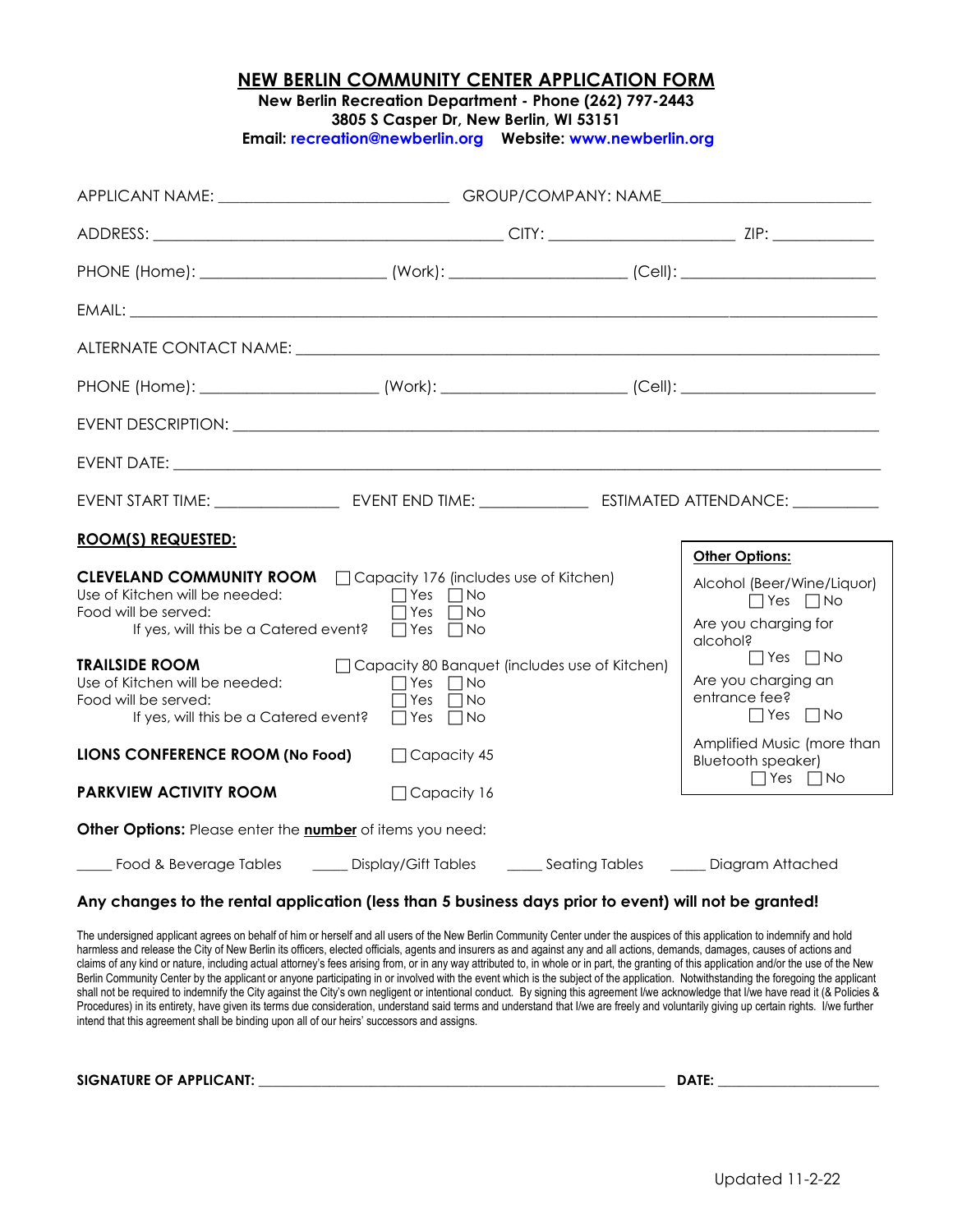# **Community Center Fees**

| <b>ROOMS</b>                   | <b>Cleveland Room</b><br>(with Kitchen) | <b>Trailside</b><br>(with Kitchen) | <b>Lions</b><br>(No Food)  | <b>Parkview</b><br><b>Activity</b> |
|--------------------------------|-----------------------------------------|------------------------------------|----------------------------|------------------------------------|
| <b>Square Footage</b>          | 4,687                                   | 1,614                              | 1,176                      | 480                                |
| Capacity                       | 176                                     | 80                                 | 45                         | 16                                 |
| <b>Minimum Hours Required</b>  | 4 Hrs Fri-Sun<br>3 Hrs Mon-Thur         | 3 Hrs Fr-Sun<br>2 Hrs M-Th         | 3 Hrs Fr-Sun<br>2 Hrs M-Th | 3 Hrs Fr-Sun<br>2 Hrs M-Th         |
| <b>Hourly Fee Resident</b>     | \$65 per Hour                           | \$50                               | \$30                       | \$20                               |
| <b>Hourly Fee Non-Resident</b> | \$85 per Hour                           | \$60                               | \$40                       | \$30                               |
| <b>Security Deposit</b>        | \$500                                   | \$500                              | \$300                      | \$100                              |

## **Cleveland Room includes: Trailside Room includes:**

- 
- Refrigerator **Refrigerator Refrigerator**
- Microwave
- Movie Screen (must be requested)
- No Wi-Fi

- Kitchen Kitchen
	-
	- Stove/Oven
	- 2 Microwaves
	- Movie Screen (pull down)
	- No Wi-Fi

# **Tables & Chairs**

# **CLEVELAND ROOM**

- 17 6-foot Round Tables w/8 chairs
- 7 5-foot Round Tables w/6 chairs
- 5 6-foot Rectangular Tables

## **TRAILSIDE ROOM**

16 6-foot Rectangular Tables w/4 chairs (2 tables pushed together w/10 chairs)

## **LIONS ROOM**

- 1 5-foot Round Tables w/5 chairs
- 10 4-foot Round Tables w/4 chairs

# **PARKVIEW ROOM**

7 6-foot Rectangle Tables

# **Room Set-up Configuration**

The Renter Applicant is responsible for choosing a room set-up configuration no later than two (2) weeks prior to the rental. If no room set-up configuration is submitted, staff will set-up a general configuration according to number of guests listed on the permit.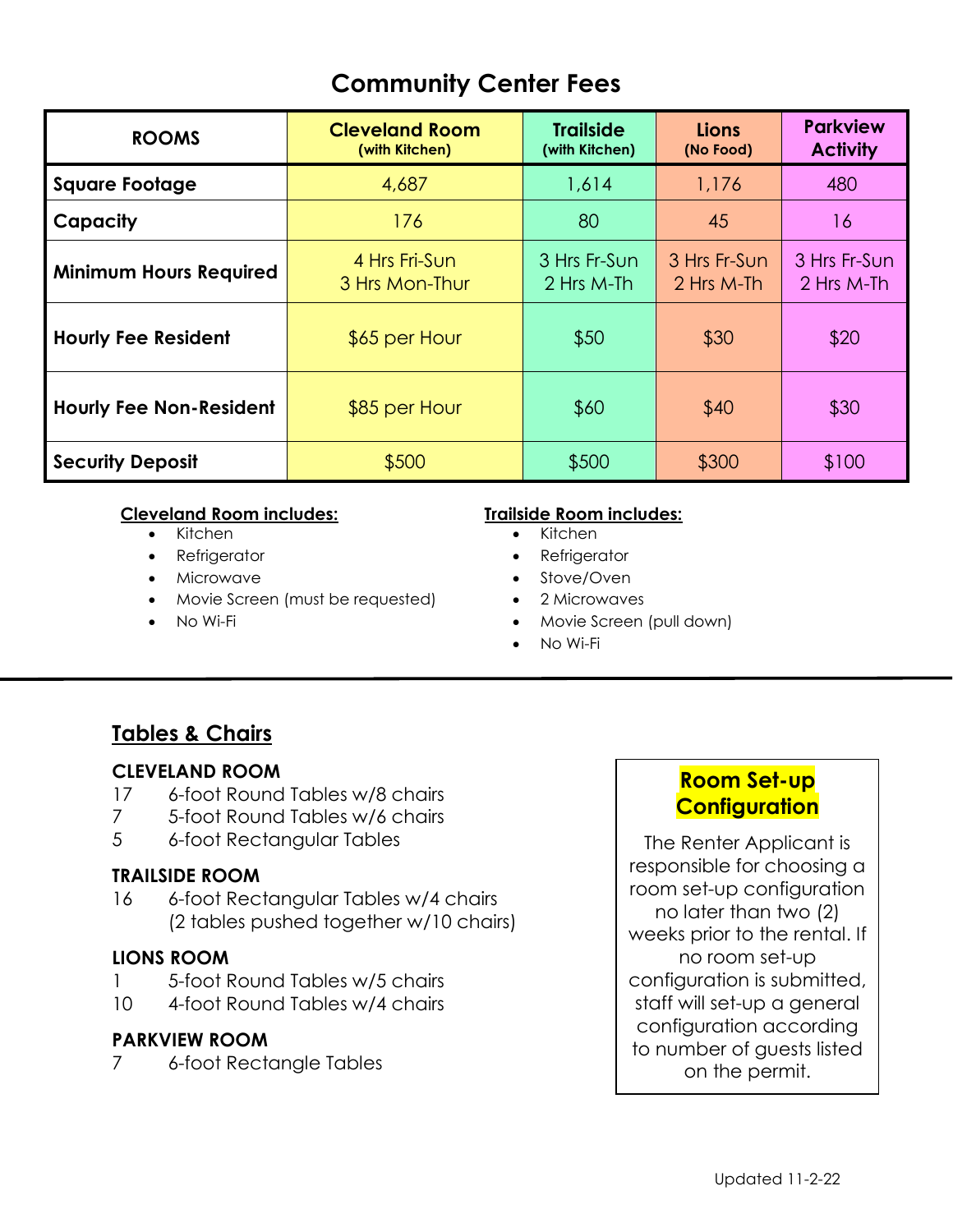## **NEW BERLIN COMMUNITY CENTER BUILDING PROCEDURES & CLEANUP**

- The Community Center doors are operated on an electronic locking system. Doors will automatically unlock at the start time listed on your permit, and automatically lock at the end time listed on your permit.
- You may enter the Main entrance at the North side or South side of the building.
- As you enter your designated room, turn on the lights. Please make sure to turn off lights when your rental/meeting has concluded.
- Upon conclusion of your meeting, make sure that all areas you have utilized have been cleaned up. Each kitchen has cabinets marked with cleaning supplies for your use.
- If you are leaving more than **1 hour earlier** than the times listed on your rental**, please contact: Facilities Management: (Mon-Fri 8:00 am-3:00 pm at 262-797-2471) or (Nights & Weekends Cell at 262-527-4843).**
- Upon conclusion of your rental/meeting, please make sure all doors to rooms that you have utilized are shut.
- Make sure all outside doors are shut.

### **CLEAN-UP POLICIES**

The policies listed below will serve to identify the responsibilities on the part of both the City of New Berlin staff and the Permit Holder.

#### **STAFF**

The Primary function of City staff is to set up all tables and chairs **prior** to an event and to remove tables and chairs if necessary for the next event. The Community Center will have clean-up materials available on the premises to aid **PERMIT HOLDERS** in cleaning, such as mops and trash bags.

#### **PERMIT HOLDER**

The renter bears the responsibility of leaving the facility in the same condition as it was found. Failure to comply will lead to forfeiture of ALL or part of the permit holder's security deposit.

In order to ensure a FULL reimbursement of the security deposit, the user must meet the following criteria:

\_\_\_\_\_ All bottles, cans, cups, tableware, etc. placed into proper trash containers. **Remember, NO tableware or silverware is provided by the City of New Berlin.**

- \_\_\_\_\_ Tables and chairs wiped clean of food and beverage spills
- Any "wet spills" on floor mopped (wet spills must be addressed at the time they occur). If you have a wet spill, there is a mop, pail, and wet sink located in the closet inside of the men's bathroom.
- \_\_\_\_\_ Trash is bagged and placed in wastebaskets. **Do not remove plastic bags from garbage receptacles!**

\_\_\_\_\_ Kitchen area clean and cleared of any food or debris.

\_\_\_\_\_ All decorations taken down and discarded properly or removed from the building.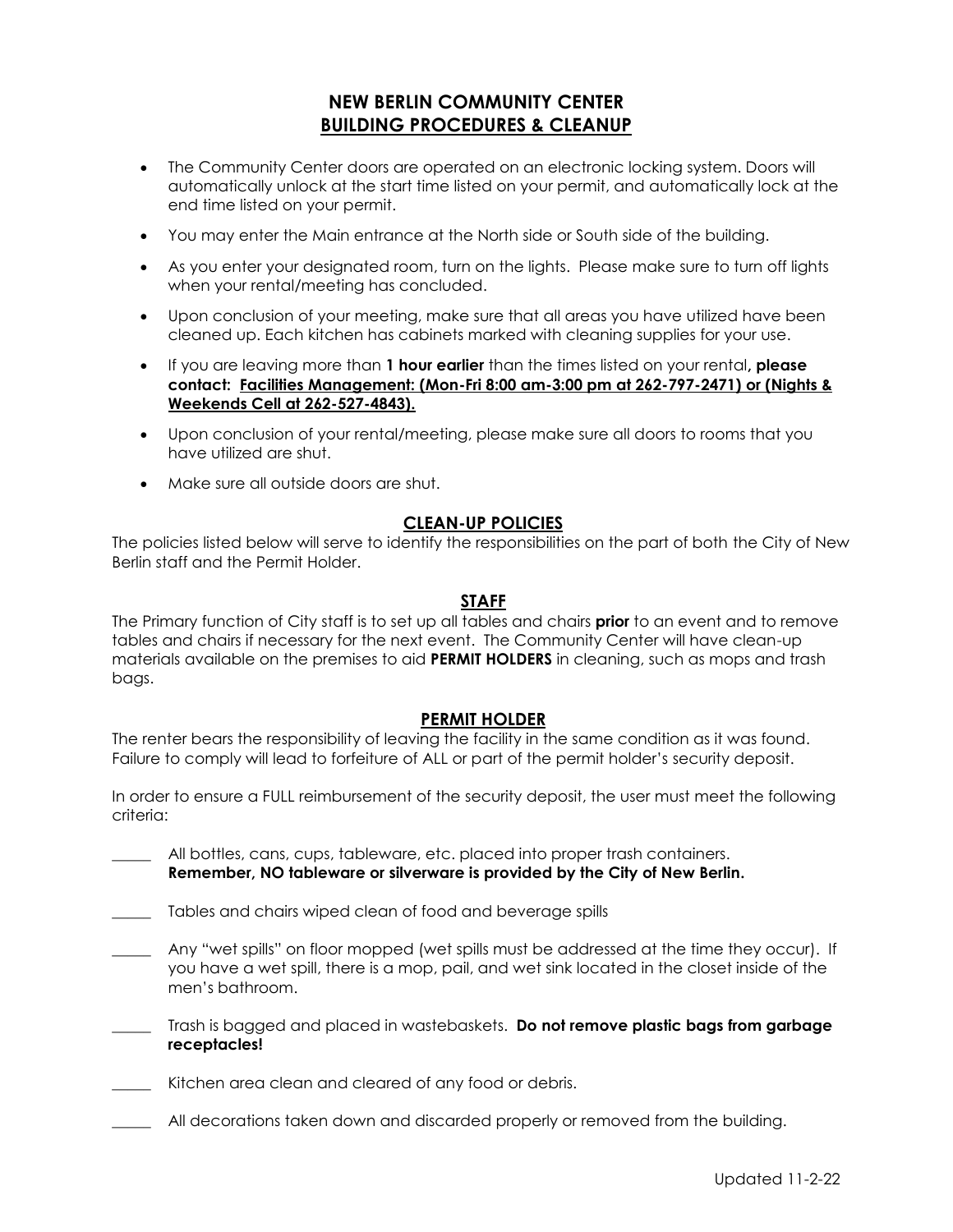#### **IMPORTANT!!**

Events must conclude at the time specified on the Facility Agreement. The City of New Berlin does not permit adding additional time to an event the day of the event. If for any reason the allotted time exceeds the designated departure times, the Permit Holder's deposit will be forfeited and the Police Department may be dispatched. As noted above, the Community Center has a building computer system that will identify whether the building is being used past the designated time of the facility agreement.

# **COMMUNITY CENTER FACILITY RESERVATION INFORMATION**

#### **To reserve a room at the New Berlin Community Center, please contact:**

New Berlin Recreation Department 3805 S. Casper Dr., New Berlin, WI 53151-0921 262-797-2443

City of New Berlin Recreation Department programs and other City of New Berlin events have first priority in scheduling use of rooms in the Community Center. The City of New Berlin reserves the right to limit the size of groups or available rooms based upon the capacity of the facilities, available parking, and to protect the public health and safety.

#### **Facility Application:**

**Rooms at the Community Center may not be rented more than four (4) months in advance. This ensures all City of New Berlin events are scheduled before accepting private rentals.** Commercial solicitation and transactions are prohibited. When facilities are not in use for scheduled City of New Berlin activities, and are available to the public for rent, then use of facilities is available on a first come, first served basis. The Applicant must be at least 21 years of age. The person or organization to whom the permit is issued assumes all responsibility for use of the facility. Permits cannot be transferred, assigned, or sublet. The rooms reserved for your activity are included on your permit. All other rooms in the facility are off limits.

#### **Reservations:**

Reservations are only accepted in-person at the Recreation Department office located on the second floor of New Berlin City Hall (3805 S Casper Dr). Hours are Monday-Friday, 8 AM – 4:30 PM.

#### **Reservation Status:**

A rental reservation is considered binding after the Facility Rental Agreement has been signed by the rental applicant and approved by City personnel. Rental applicants may not advertise any event until this time. Reservations will be confirmed and considered complete only after all required forms are signed and submitted and applicable fees and deposits are paid. The Recreation Department does not hold dates for any individual, businesses, groups, or organizations.

#### **Rental Security Deposits and Payment Information:**

#### **ALL Rentals must be paid for in full at time of booking.**

#### **1. Rental Fee:**

- a. Rental payment must be made in full at the time of the facility application approval.
- b. See New Berlin Community Center Fee Chart for Rental Fee Information.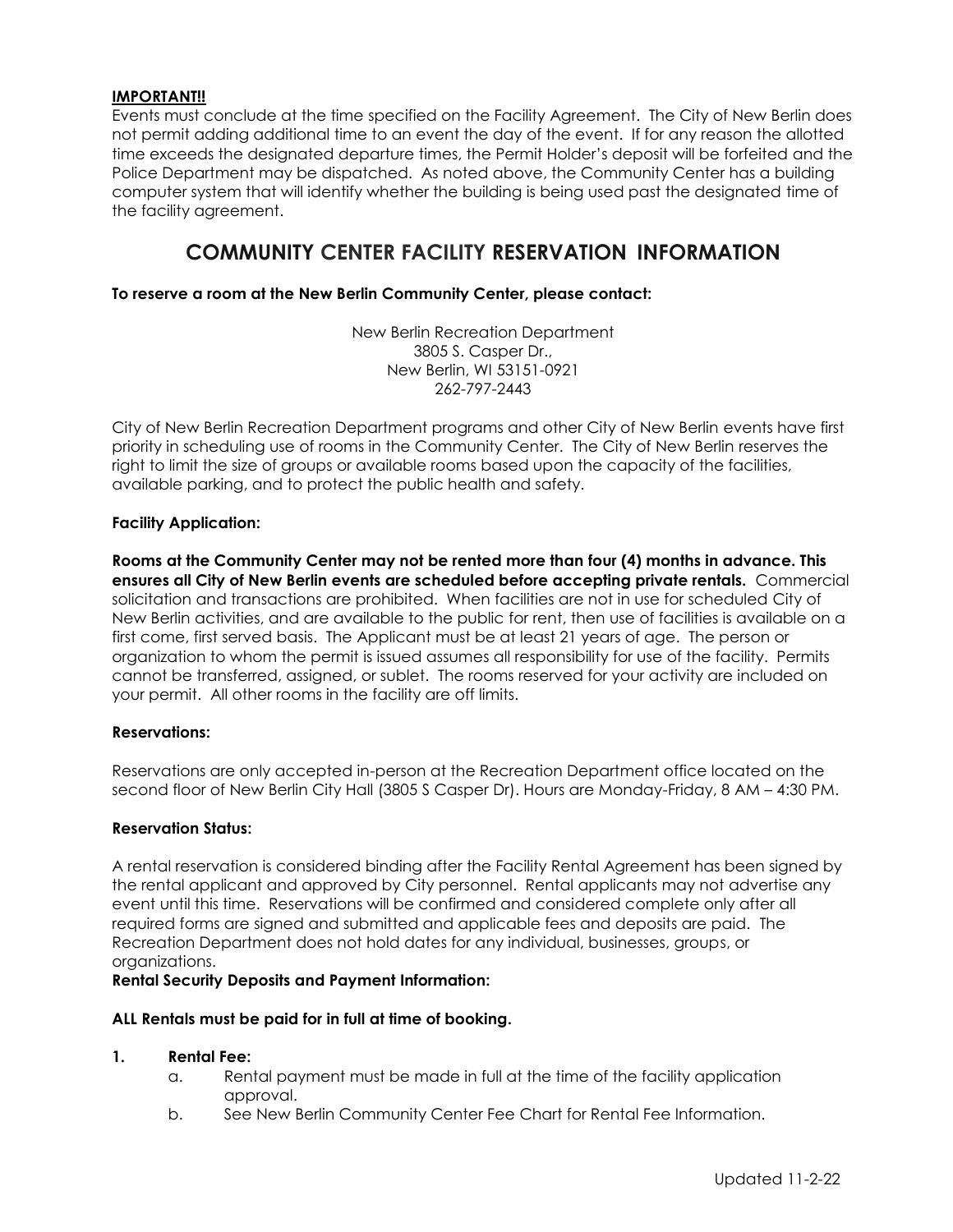### **2. Security Deposit:**

- a. The security deposit fee varies by the room rented. A credit or debit card will be required to cover the Security Deposit. The Security Deposit is due when booking the event. The deposit is refundable if the conditions of the rental are met (processed within one week following event). If damage occurs, refund can be delayed.
- b. Conditions which lead to withholding part or all of the Security deposit include, but are not limited to, the following:
	- 1) Clean up is not completed as outlined in the facility rules and regulations.
	- 2) Use of the room exceeds the scheduled rental time.
	- 3) The number of persons attending the event exceeds the number of participants listed in the agreement.
	- 4) New Berlin Recreation Department equipment or the Community Center facility is damaged during rental period.
	- 5) If damage occurs and the cost of the damage exceeds the amount of the deposit, the rental applicant will be billed for any additional expense. Damages could lead to losing future facility use privileges. The decision of whether the deposit shall be refunded is solely up to the Recreation Department and will not be refunded until the facility has been inspected by City personnel.
	- 6) Additional staff time charge required for special services or items not included in prepaid facility charge, but used by renter during the rental period.

#### **Cancellation/Refund Policy:**

- a. For cancellation requests received at least 60 days prior to the event date for all available rooms, all (100%) of the rental fees will be refunded plus the Security Deposit.
- b. For cancellation requests received less than 60 but more than 30 days prior to the event date for all available rooms, one-half (50%) of the rental fees will be refunded plus the full Security Deposit.
- c. For cancellation requests received less than 30 days prior to the event date, only the security deposit will be refunded. None (0%) of the rental fees will be refunded.
- d. Renter shall be liable for all costs of any additional services already performed.
- e. The person who signed the contract must submit the request for cancellation to the New Berlin Recreation Department.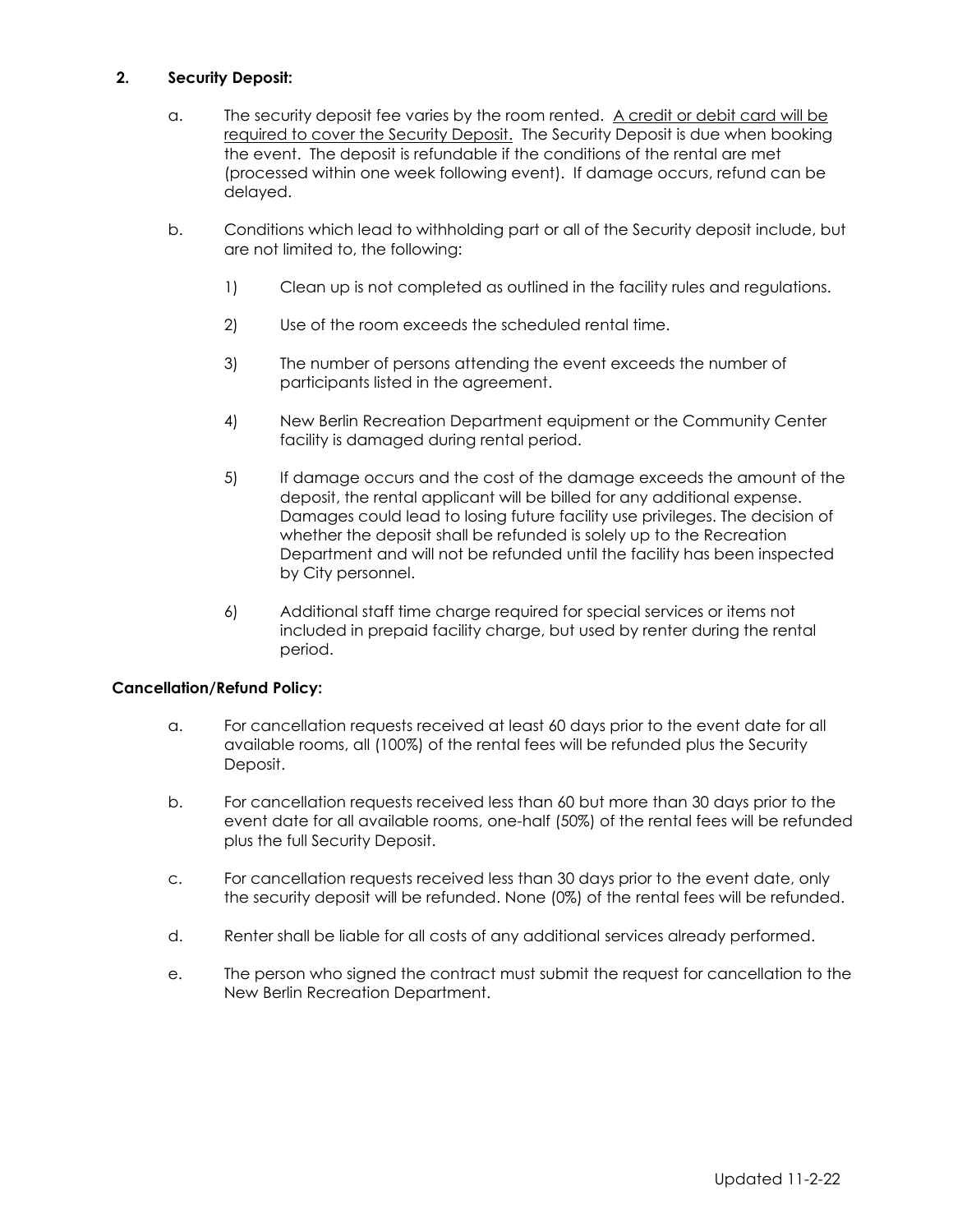#### **Available Rental Hours:**

Sunday: 10:00 AM - 10:00 PM Monday through Thursday: 8:00 AM - 10:00 PM Friday: 8:00 AM - 12:00 Midnight Saturday: 10:00 AM - 12:00 Midnight Facility will be closed on all major holiday weekends and election weekends.

#### **New Berlin Community Center Fee Schedule Category Definitions:**

#### **Resident:**

- a. Any New Berlin resident, individual residing within New Berlin city limits, resident business renting for non-commercial use, or resident group. To be considered a resident business, both the principal office and place of business must be located within the corporate limits of the city.
- b. New Berlin public or private elementary, middle school and high schools located within the corporate limits of the city.

#### **Non-Resident:**

a. Any individual, business, non-profit, or for-profit group residing outside the New Berlin city limits.

#### **Fee Waiver Policy:**

a. Please contact the Recreation Department to request the facility fee waiver policy.

#### **Fundraising Activities:**

- a. Fundraisers are only permitted on behalf of Community Based Non-Profit Organizations, or on behalf of benevolent, philanthropic, patriotic, or charitable organizations.
- b. Every charitable organization intending to conduct a fundraising activity must provide to the Department the following:
	- 1. Name under which the charitable organization intends to solicit contributions.
	- 2. Names and addresses of officers, directors, trustees, and executive personnel.
	- 3. Names and addresses of any professional fundraiser or professional solicitors.
	- 4. General purpose for which the charitable organization is organized and purpose for which the contributions to be solicited will be used.
	- 5. Where and when the organization was established and evidence of taxexempt status.
	- 6. Whether the organization has ever been banned by any court from soliciting contributions or lost its authorization to solicit contributions.